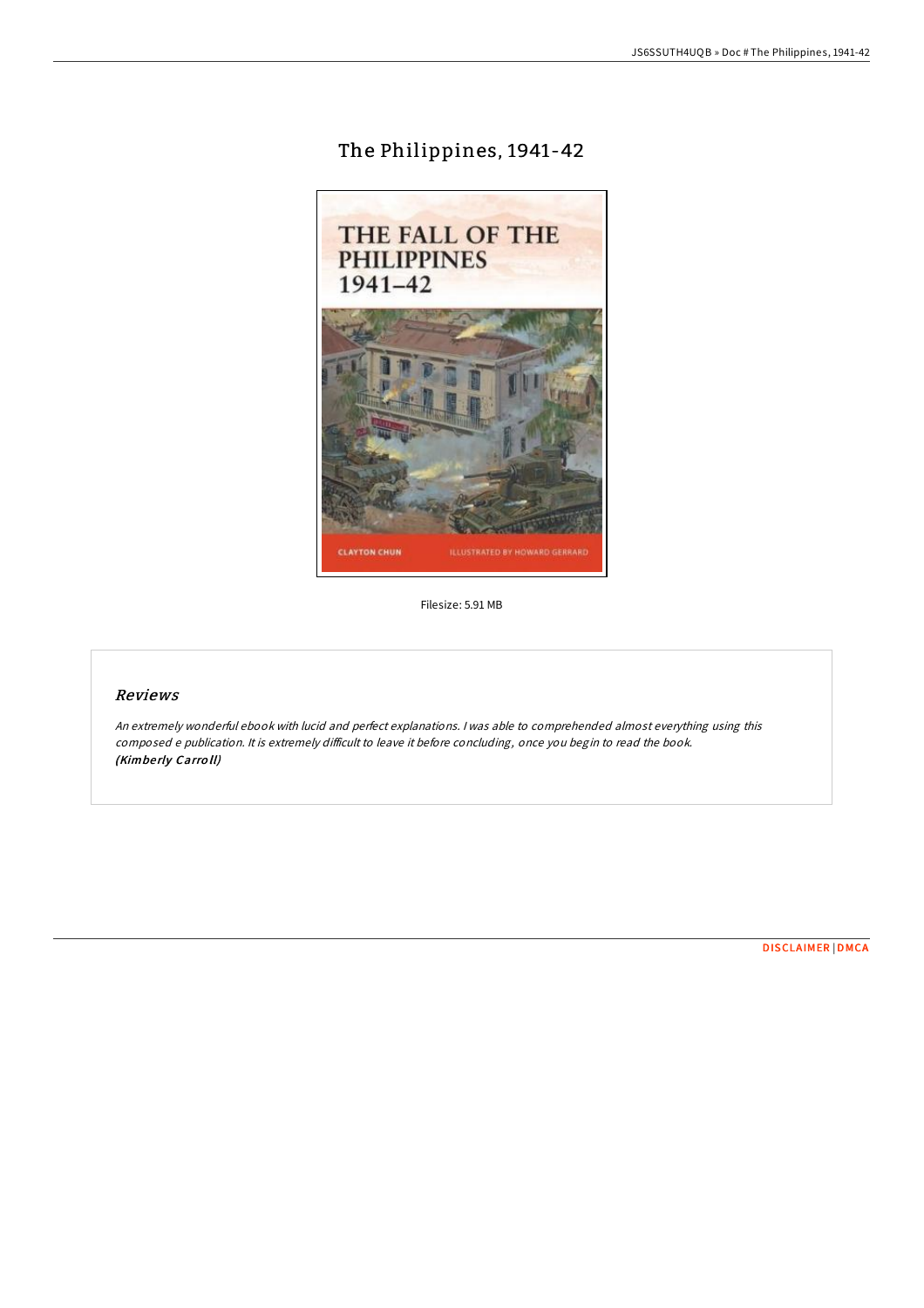### THE PHILIPPINES, 1941-42



**DOWNLOAD PDF** 

Osprey Publishing. Paperback. Book Condition: new. BRAND NEW, The Philippines, 1941-42, Clayton Chun, Howard Gerrard, The Philippine Islands were one of two major US bases in the Pacific, the other being Pearl Harbor. The Japanese considered the capture of the Philippines crucial for its efforts to control resource-laden Southeast Asia. As opposed to its attack on Pearl Harbor, the Japanese intention was to invade and occupy the Philippines in a campaign that was to last five months. The flamboyant Douglas MacArthur, a hero of World War I and former Chief of Staff led the defense of the Philippines when the Japanese attacked on 8 December 1941. Despite warnings about the Pearl Harbor attack, the Japanese air forces caught MacArthur's aircraft on the ground resulting in half of his modern bomber and fighter aircraft destroyed. Army Air Forces B-17s attempted to bomb Formosa, but Japanese fighters eliminated them and a Japanese full-scale invasion followed days later. Japanese forces landed in northern Luzon from Formosa. B-17s and naval attacks tried in vain to stop the invasion, but failed. Poorly trained and equipped Philippine Army units could not halt the Japanese and the American and Filipino forces withdrew, even though they outnumbered the initial Japanese forces. Japanese Army units broke through several defensive lines as they drove on to Manila, which was abandoned by the Americans as Macarthur withdrew to Bataan. The Japanese gradually reduced this pocket until the only American position was Corregidor Island. MacArthur left for Australia, as a direct order from President Franklin Roosevelt and was awarded the Medal of Honor, one of the more controversial aspects of the campaign. With little hope of survival, Corregidor fell, with organized resistance ending on 9 May 1942. Although a defeat, the American and Filipino defensive efforts upset the Japanese plan for a...

Read The [Philippine](http://almighty24.tech/the-philippines-1941-42.html)s, 1941-42 Online B Do wnload PDF The [Philippine](http://almighty24.tech/the-philippines-1941-42.html)s, 1941-42